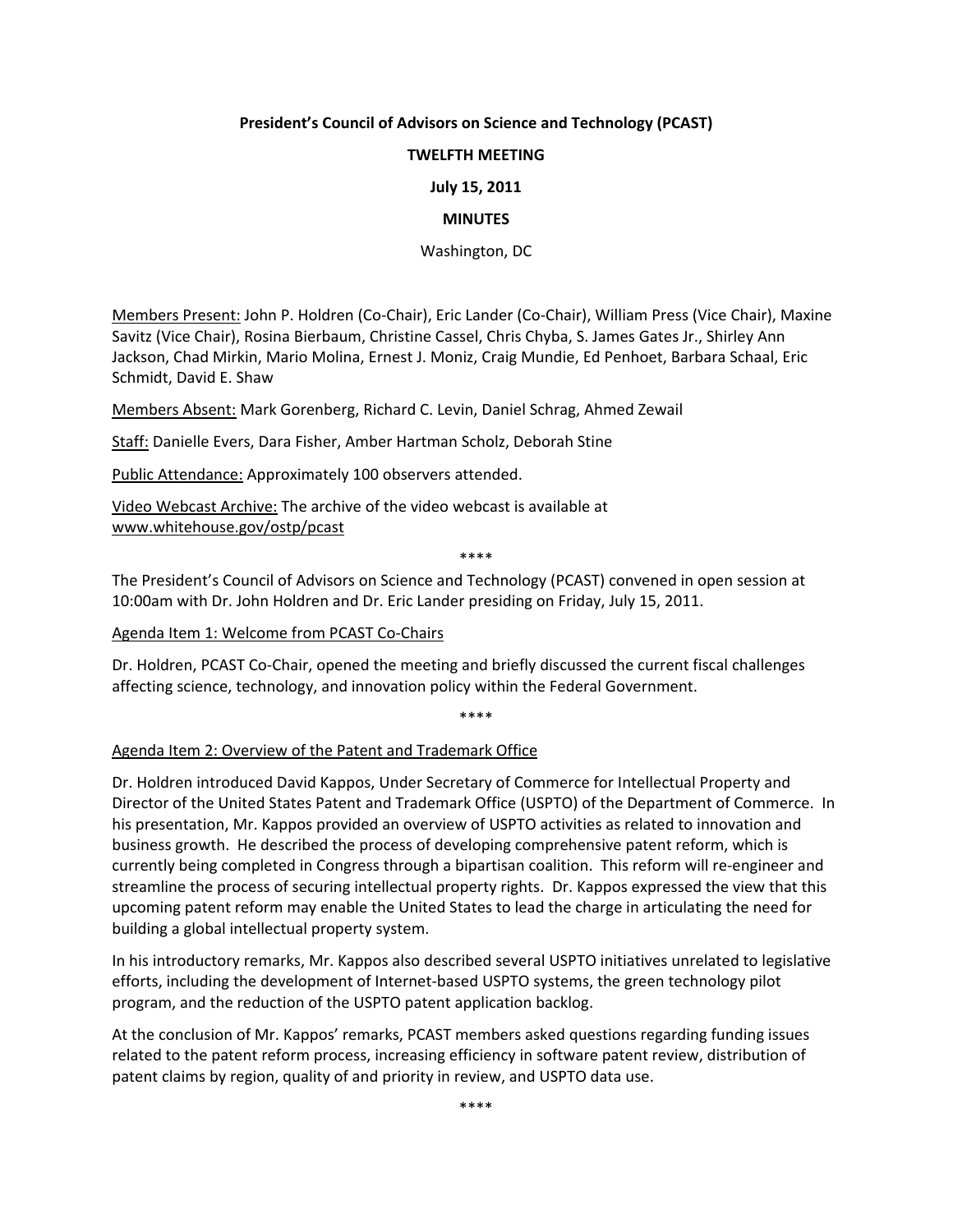## Agenda Item 2: National Academies Study on Future of Research Universities

Dr. Lander introduced Mr. Charles Holliday, Chair of the National Academies Study on the Future of U.S. Research Universities. With Dr. Peter Henderson, Director of the National Research Council Board on Higher Education and Workforce, Mr. Holliday presented an overview of the study, including committee membership, prospective timeline for release, and general recommendation themes and goals for implementation. The report strongly supports increased collaboration among stakeholders in universities, government, and business.

After this broad overview, PCAST members posed inquiries regarding the types of proposals considered for study recommendations, the importance of the connection between university research and education, necessary transformative changes for U.S. research universities, "stove piping" of disciplines and barriers to interdisciplinary activities, resource allocation, and the nature of the partnerships proposed in the report. Other topics discussed included cyber infrastructure and state support of public universities.

\*\*\*\*

# Agenda Item 3: American Academy of Arts and Sciences Study on the Impacts of Federal and Industry Funding of Science, Engineering, and Medicine on American Universities (ARISE II)

Dr. Lander introduced Dr. Keith Yamamoto and Dr. Venkatesh Narayanamurti, Co‐Chairs of the ARISE II study of the American Academy of Arts and Sciences. In their presentation, Dr. Yamamoto and Dr. Narayanamurti presented the broad goals of the ARISE II study, primarily the examination of interfaces among government, academia, and industry that are currently affecting science, engineering, and medicine. Additionally, Dr. Yamamoto presented specifics for the life sciences and Dr. Narayanamurti discussed issues related to the physical sciences.

At the conclusion of this introduction, PCAST members raised questions concerning a number of issues, including engagement of industry stakeholders in discussion of research funding, policies regarding high‐ risk high‐return research, recommendations as related to the medical community, and the balance of basic and applied research in industry and at universities.

\*\*\*\*

# Agenda Item 4: Reflections from the Federal Chief Information Officer

Dr. Holdren introduced Mr. Vivek Kundra, Federal Chief Information Officer (CIO) at the Office of Management and Budget. During his opening remarks, Mr. Kundra reflected on his time as CIO, including challenges he inherited at the start and initiatives he undertook during his tenure.

Several PCAST members had comments and questions for Mr. Kundra, concerning the mosaic effect, standardization of the Federal information technology system, Federal data usage and release, and challenges in cybersecurity. At the conclusion of the question‐and‐answer session, Dr. Holdren thanked Mr. Kundra for his attendance and commended him on his years of service as CIO.

\*\*\*\*

## Agenda Item 5: Public Comment

One member of the public provided comments to PCAST in person. The following individual provided oral comment: *Jerome Dancis*, Associate Professor Emeritus, Math Department, University of Maryland.